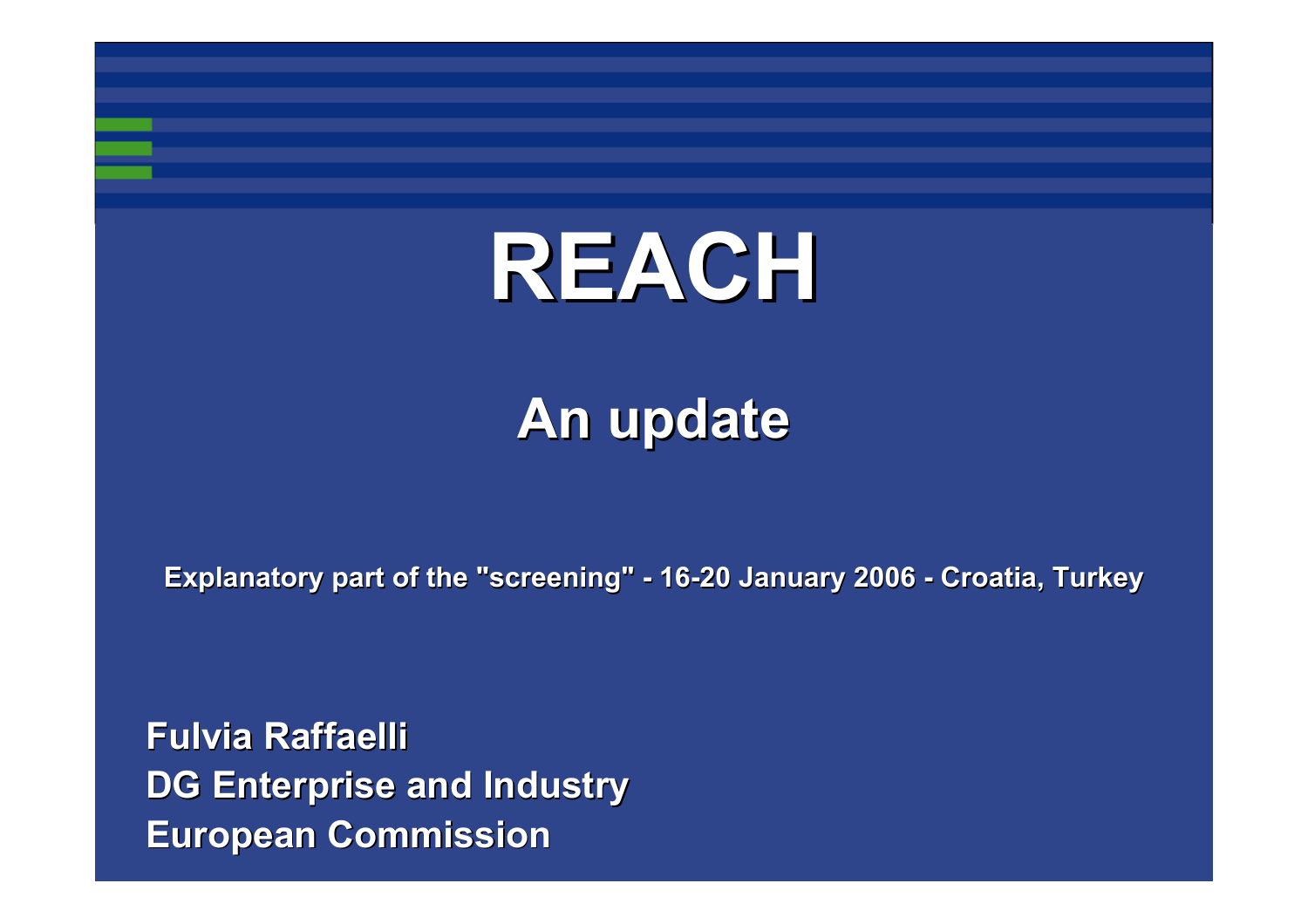# **What is REACH? What is REACH?**

### **One System**

◆ **Single, coherent system for new and existing chemicals** 

#### ◆ **Elements: Elements:**

- ❖ **Registration of substances Registration of substances ≥ 1 tonne/yr (staggered deadlines) 1 tonne/yr (staggered deadlines)**
- $\hat{\mathbf{Q}}$ **Information in Information in the supply chain**
- $\mathbf{q}_\mathrm{c}$ **Evaluation of some substances by Member States**
- $\mathbf{g}_k$ **Authorisation Authorisation only for substances of very high concern for substances of very high concern**
- $\hat{\Phi}^{\pm}$ **Restrictions - the safety net**
- $\hat{\mathbf{Q}}$ **Agency to manage system**

#### ♦ **Focus on priorities: Focus on priorities:**

- **high volumes high volumes**
- $\mathbf{Q}^{\mathbf{r}}$ **greatest concern greatest concern**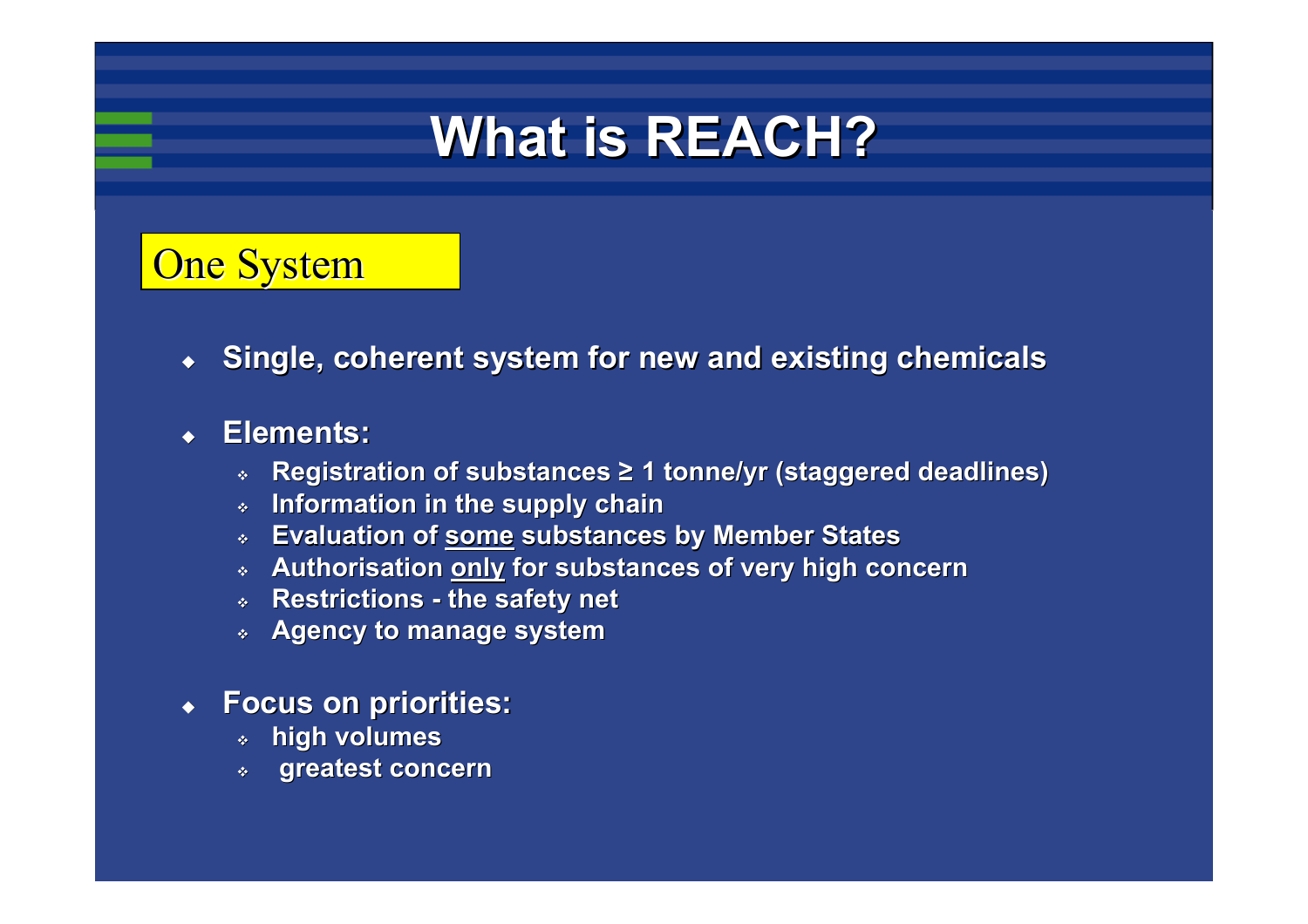

# **Parliament 1st Reading: 17 November Parliament 1st Reading: 17 November**

# **Political agreement at Competitiveness Political agreement at Competitiveness Council: 13 December Council: 13 December**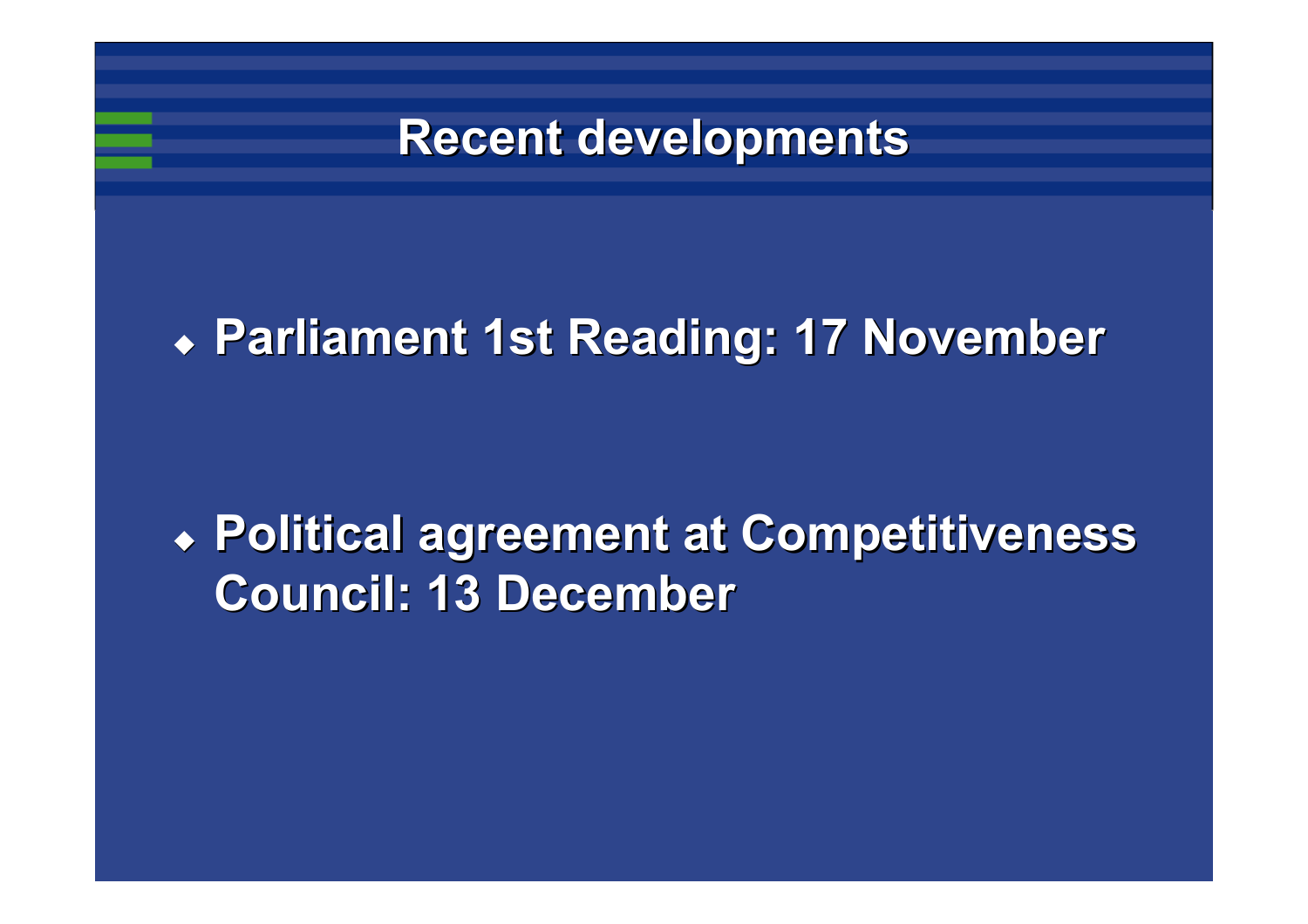### **Next steps Next steps**

Informal discussion between Council and Parliament with the support of the Commission



Formal adoption of the Common Position

Commission Communication to the EP on the Common Position

EP Second Reading

May 2006

Immediately after the Common Position

From January till summer 2006

Within 3 months from the reception of the Common Position (likely September 2006)

Council agrees

or

Conciliation

Council Decision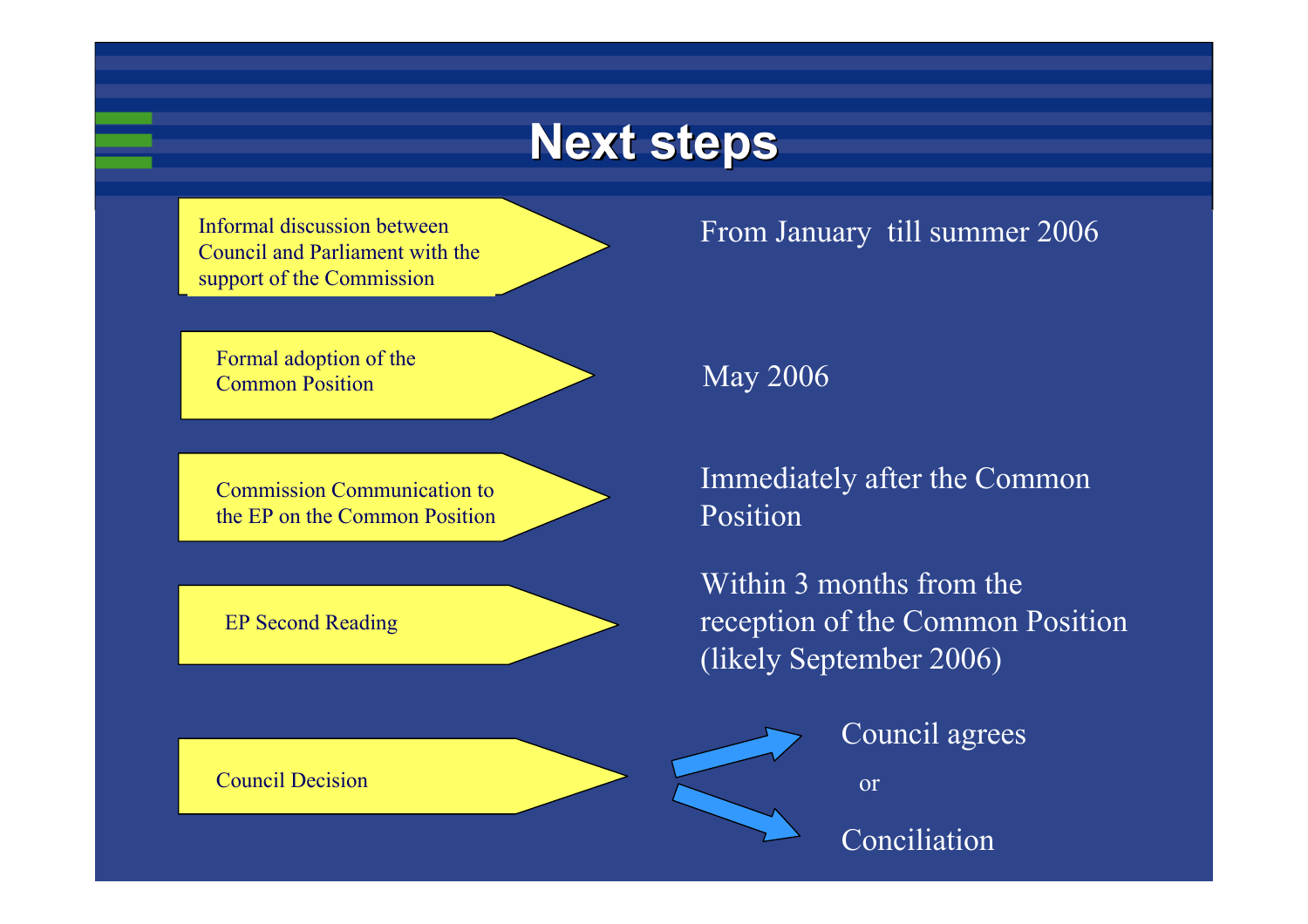### **Commission position Commission position**

**The Commission supports the Political agreement which is Political agreement which is consistent with the Lisbon objectives consistent with the Lisbon objectives on competitiveness and innovation** while achieving a marked **improvement in health and improvement in health and environment to the benefit of Europe's citizens.**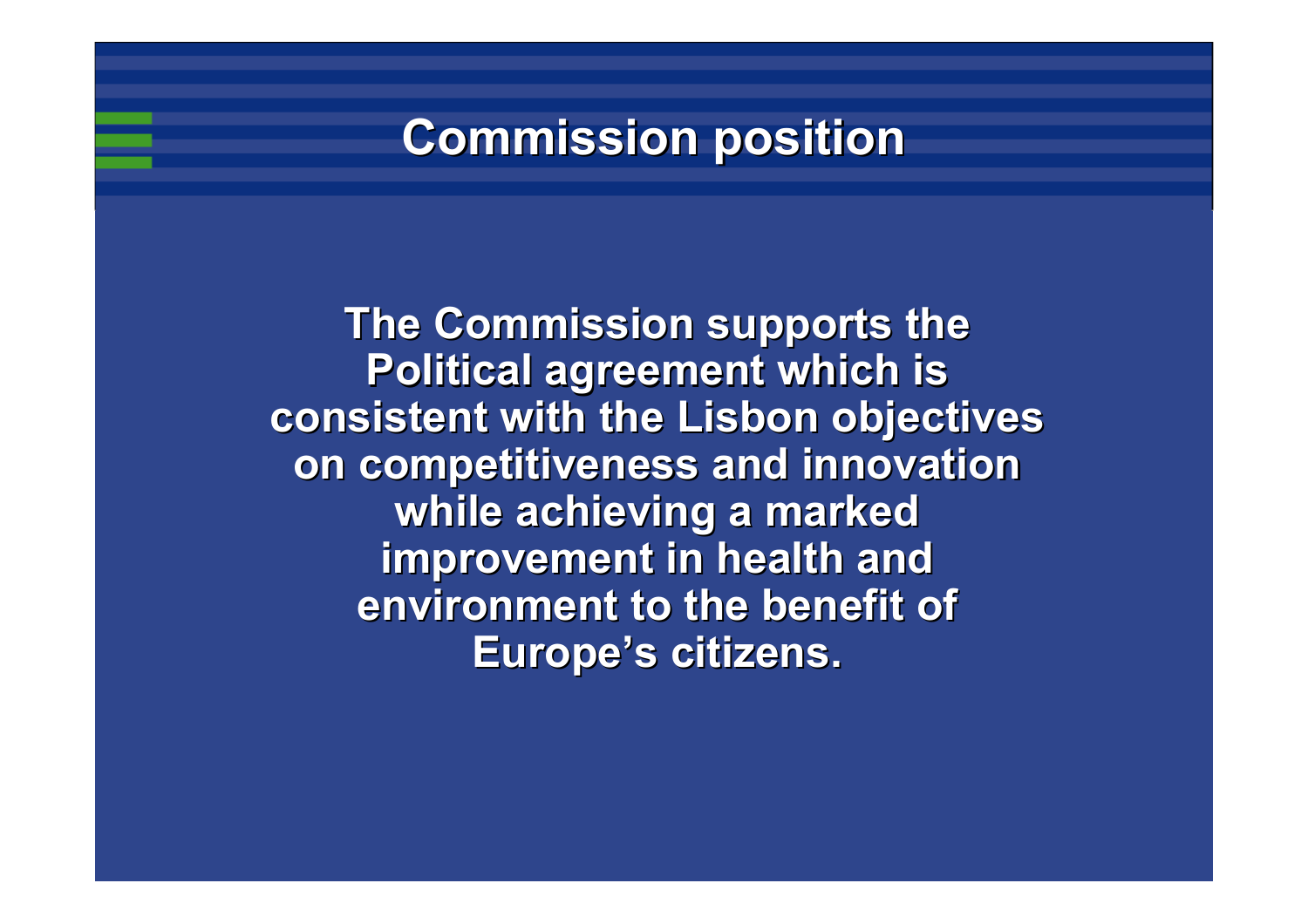**More targeted approach to the assessment More targeted approach to the assessment of substances produced/imported in quantities between 1 and 10 tonnes per year. quantities between 1 and 10 tonnes per year.**



The new provisions reduce the burden and the costs if compared with the original Commission Proposal in particular for producers of low volume substances which do not meet the criteria for a full data set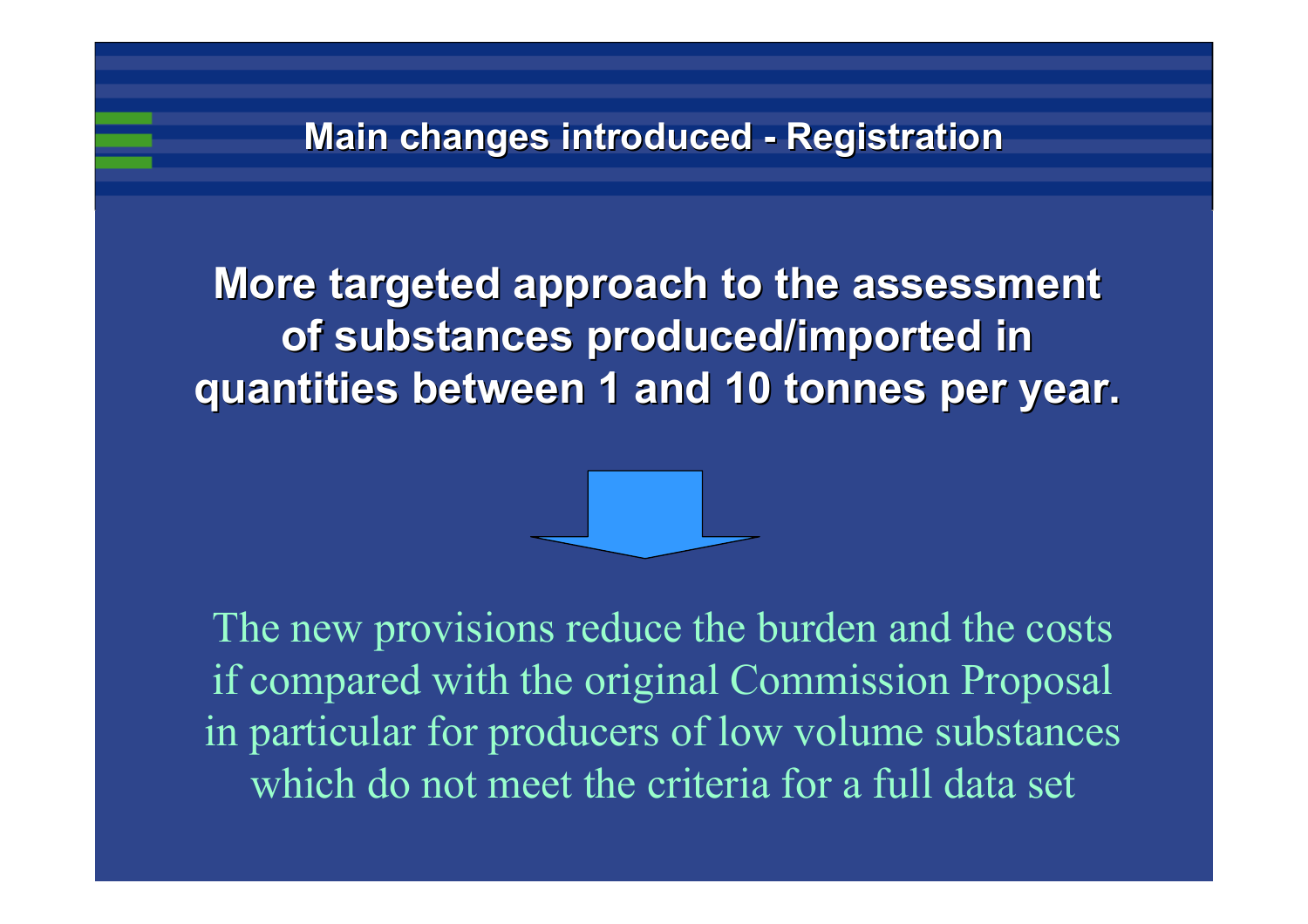### **Main changes introduced**

**If a substance is produced in the 1 If a substance is produced in the 1 -10t category and 10t category and it is not prioritised under the criteria set in Annex Ic, only submission of: only submission of:**

- ❖ **Physico Physico -chemical data (no longer required to be GLP conform) chemical data (no longer required to be GLP conform) &**
- $\mathbf{A}^{\mathbf{r}}$ **Available (eco Available (eco -)toxicological data )toxicological data**
- ❖ **But 3 more tests than in COM proposal for prioritised substances But 3 more tests than in COM proposal for prioritised substances**

**One of two reprotox reprotox test no longer needed for 10 - 100T substances 100T substances**

**Exemptions from the obligation to perform DU Exemptions from the obligation to perform DU chemical safety assessment if DU uses the chemical safety assessment if DU uses the**  substances or preparation in total quantity of less **than 1 tonne per year than 1 tonne per year**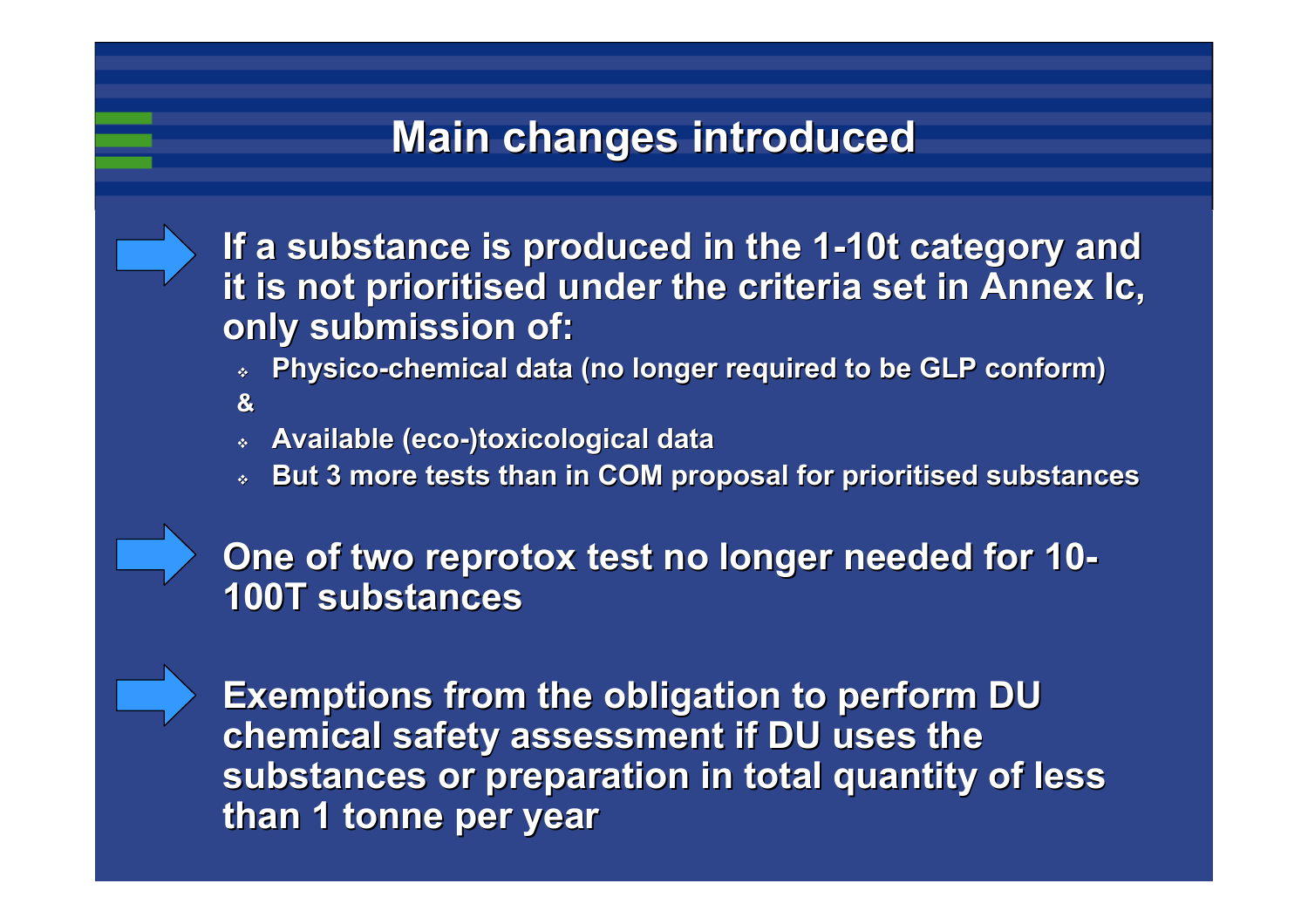#### **Main changes - OSOR**

**OSOR (one substance, one registration): Joint submission of registration data is Joint submission of registration data is**  strongly encouraged. Sharing of tests is **mandatory but with opt mandatory but with opt -outs for sharing of outs for sharing of tests.**



### Reduction of tests and reduction in testing costs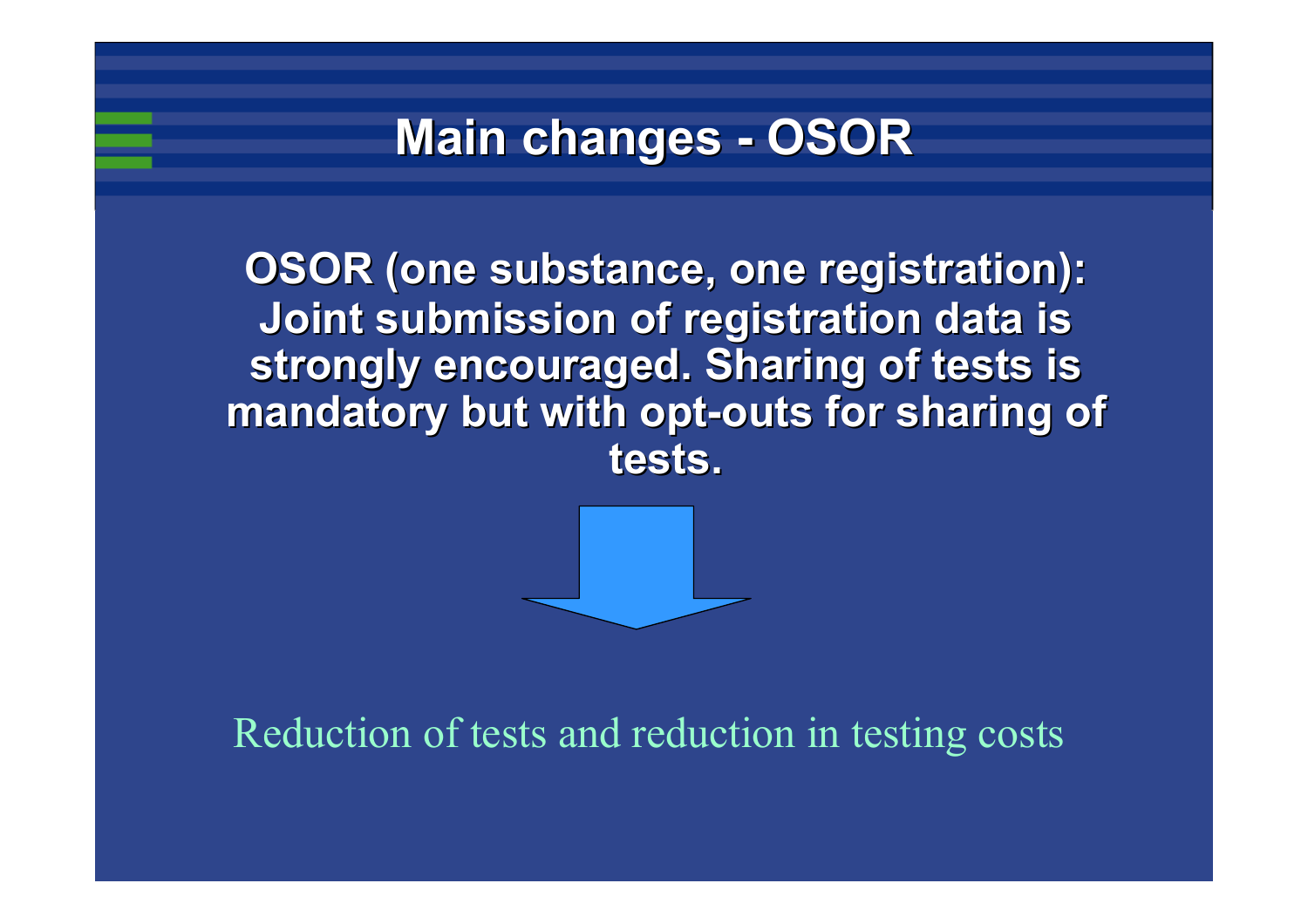#### **Main changes - Evaluation Evaluation**

**Strengthening of Agency's powers. The Agency will be responsible for dossier evaluation and substance evaluation, the** latter will be carried out by the Member **States Competent Authorities.** 



A stronger Agency role will guarantee more homogeneity within the Internal Market while keeping the National Competent Authorities know-how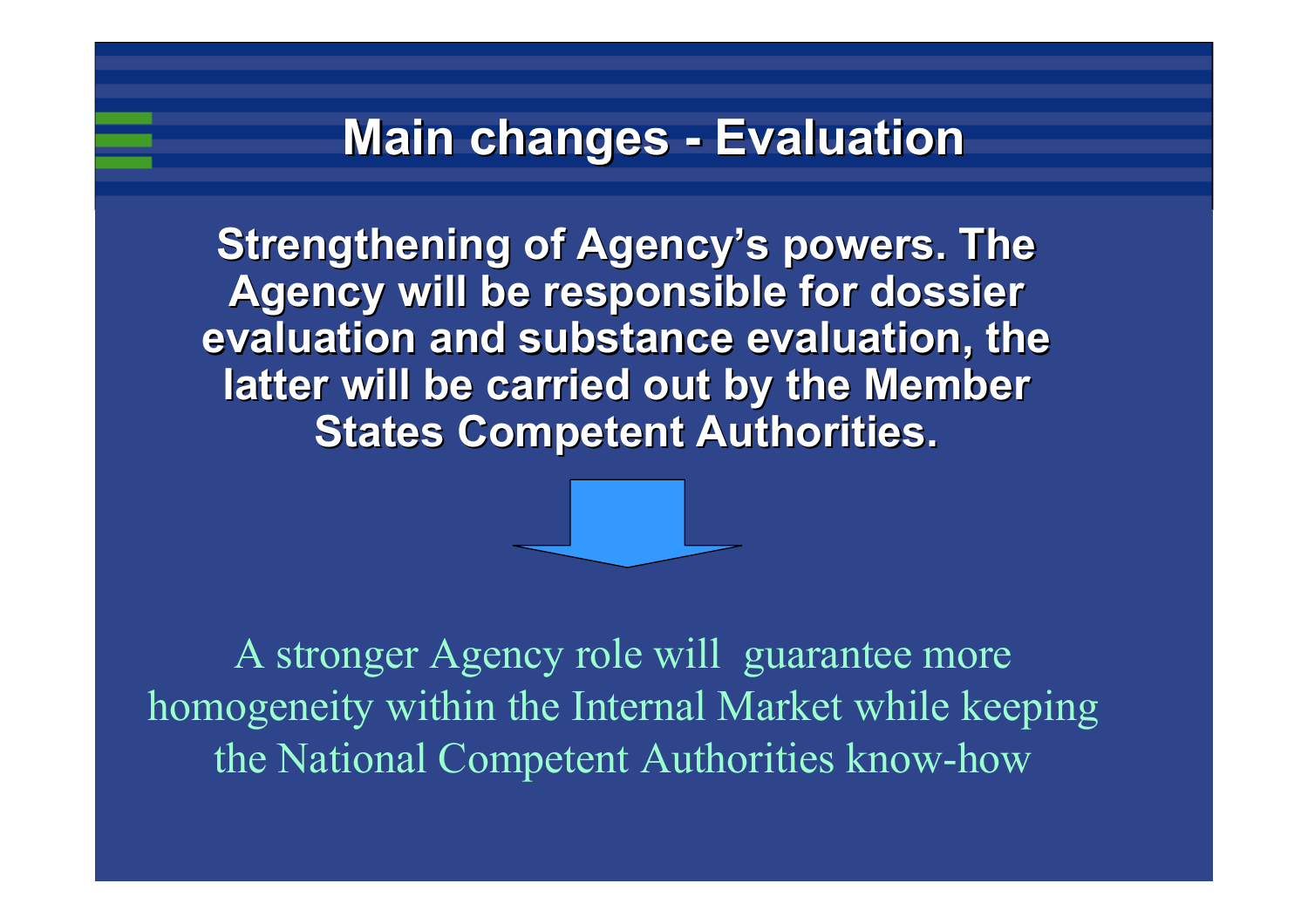#### **Main changes - Authorisation Authorisation**

Authorisations may be granted when the risks from<br>the use of a substance can be adequately<br>controlled. However, all demands for authorisation<br>shall be accompanied by an analysis of substitutes. Authorisations shall be subject to a **-limited review whose duration will be limited review whose duration will be determined on a case determined on a case -by case basis. by case basis.**

The compromise achieved is balanced. By keeping the possibility of granting Authorisations on the basis of 'adequate control', it supports industry while providing incentives for substitution and innovation that may improve the environment and health protection level.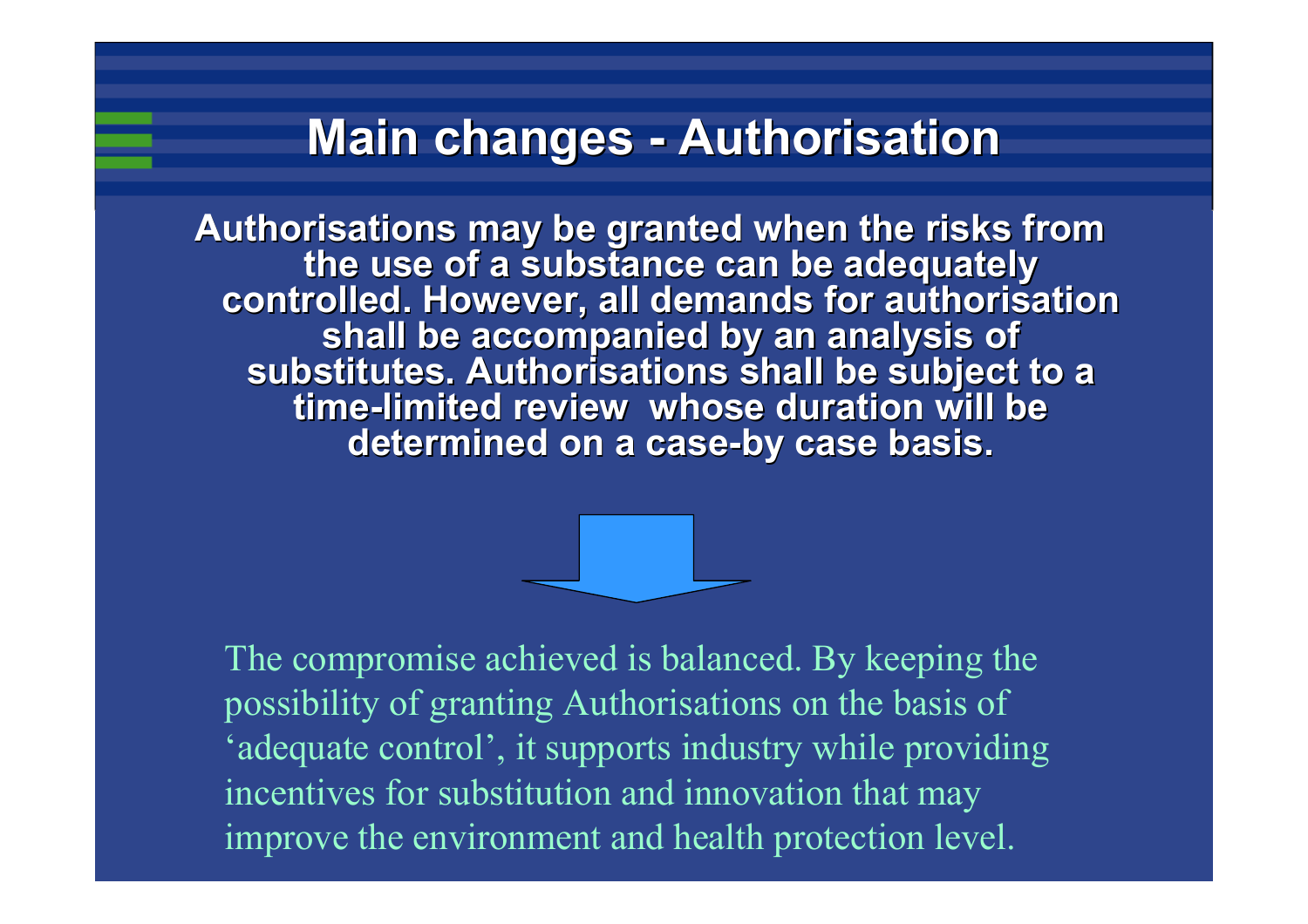### **Looking forward Looking forward**

**The Commission foresees to play a constructive role in the informal discussion a constructive role in the informal discussion between Council and Parliament** 

**The Commission looks forward to an early final agreement an early final agreement that maintains the current balance that maintains the current balance**